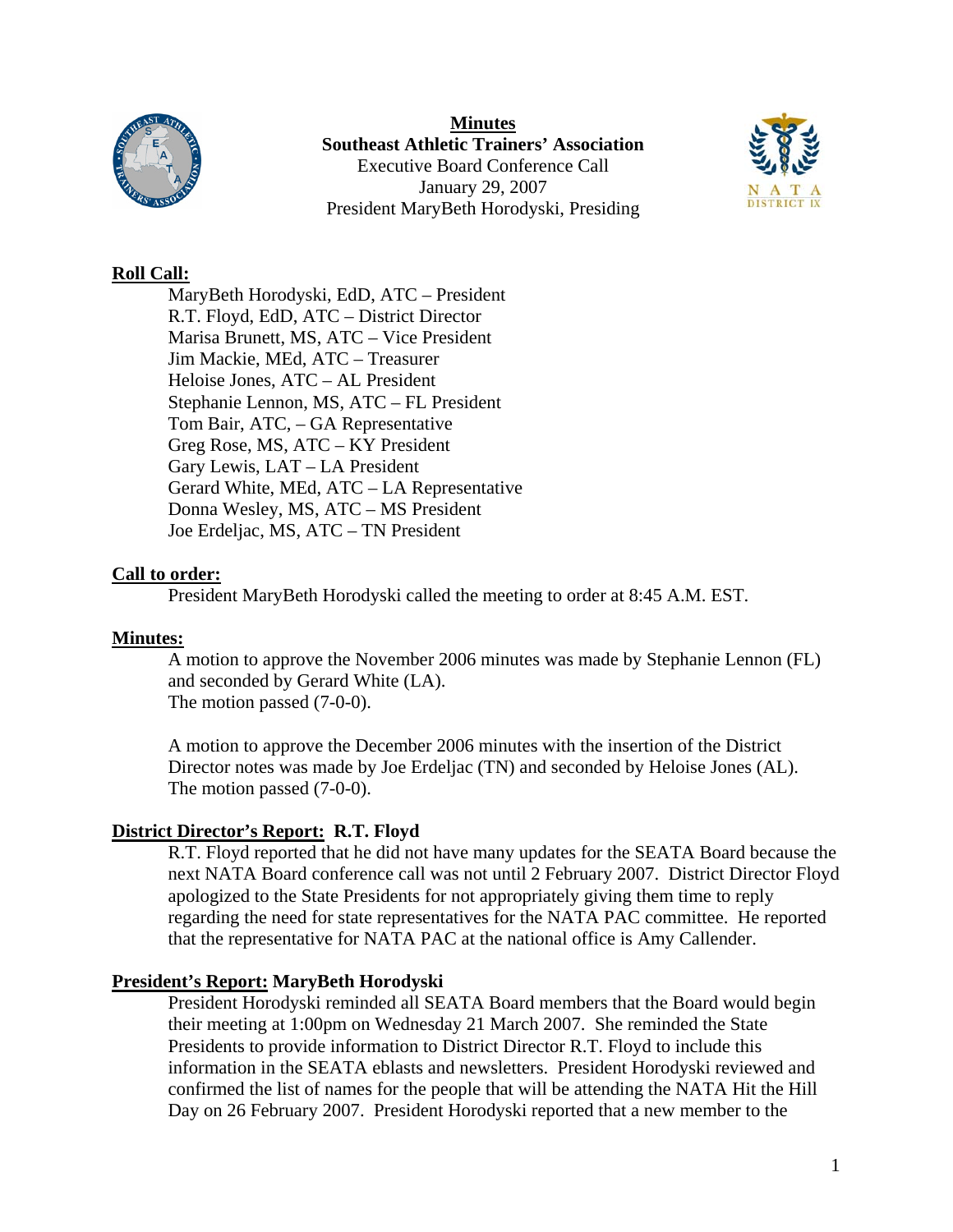election committee was needed since Brad Montgomery was no longer on the SEATA Board. Gerard White volunteered to serve in that position.

#### **Vice President's Report: Marisa Brunett**

Vice-president Marisa Brunett reminded the Board members that she would be handling the rooms for the March meeting and Board members need to inform her as to when they will arrive and depart. She reminded the members that SEATA covers of the cost of two room nights during the March meeting. A motion was made by Tom Bair (GA) to approve an additional night for the Board members to allow for the additional day that Board members will need to be at the District Meeting for the strategic planning session. Stephanie Lennon (FL) seconded the motion. The motion passed (7-0-0).

#### **Treasure's Report: Jim Mackie**

Treasurer Mackie reported that all states should have received state dues checks. He noted that 574 students were registered for the Student Meeting that will be in February. Treasurer Mackie reported that NATA members are going to be able to pay dues in partial installments. Joe Erdeljac (TN) asked for clarification on how partial payments will be credited to the district and states from the national office. President Horodyski and Treasurer Mackie will work with the national office to obtain clarification on this issue.

A request was made to get lists by state for members who have paid dues in full by Gerard White (LA). Treasurer Mackie stated that he would be able to provide each state a list when he provides them with a state dues check.

#### **Strategic Plan Report: Joe Erdeljac (TN)**

Joe Erdeljac (TN) requested that the Strategic Plan Committee members review the plan and provide input for changes by 2 February 2007. He asked for clarification on the next steps for the plan. It was discussed that the plan would be reviewed on Wednesday of the Board meeting in March and then plans for implementation would be developed. President Horodyski asked that all Board members review the plan and provide information to TN President Erdeljac with their information carbon copied to both Vicepresident Brunett and herself.

#### **EDAC Report: Donna Wesley (MS)**

Donna Wesley (MS) thanked the SEATA Board for approving the conference call for the SEATA EDAC. She led a discussion about being able to identify ethnic and diverse SEATA members. She asked for the state presidents to assist with the identification of these members. Several Board members expressed concern over identifying these members and whether some members may not even want to be identified. Treasurer Mackie stated that it might be possible to work with the NATA national office on this issue to see if they can help identify members for each state. President Horodyski asked Donna Wesley (MS) and Monroe Abram (committee chair) to work with Secretary Lori Groover to identify these members.

#### **Committee member approval: MaryBeth Horodyski (President)**